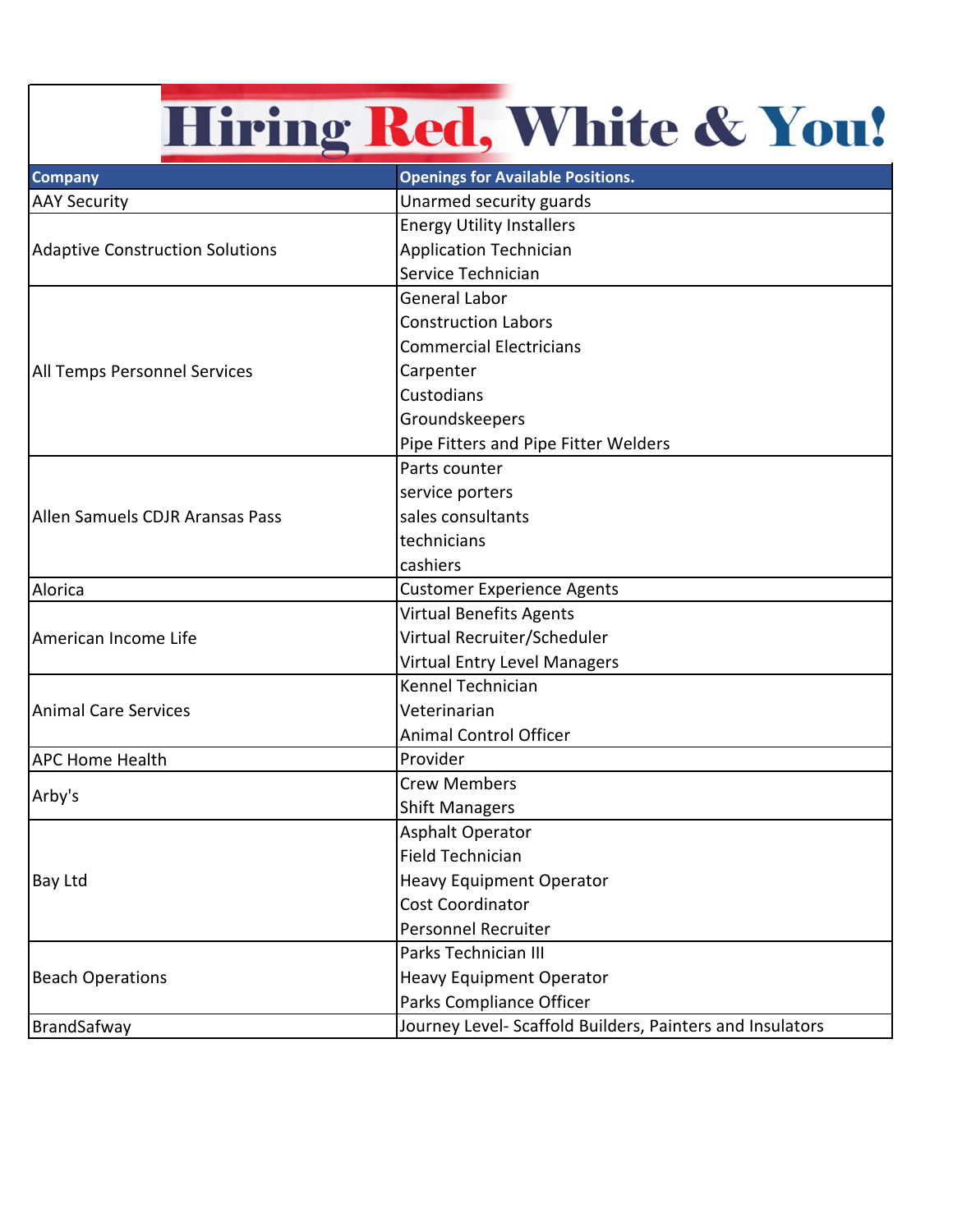|                                      | Civil                                         |
|--------------------------------------|-----------------------------------------------|
| Brown & Root                         | Electrical                                    |
|                                      | Pipe Fitter                                   |
|                                      | <b>Combination Welders</b>                    |
|                                      | <b>Scaffold Builders</b>                      |
|                                      | Insulators                                    |
| Corpus Christi Int'l Airport         | Airport Equipment Operator                    |
|                                      | <b>Building Maintenance Technician</b>        |
| Corpus Christi ISD - Transportation  | <b>Bus Drivers</b>                            |
|                                      | <b>Bus Attendants</b>                         |
|                                      | Service Sales Representative                  |
| Cintas                               | <b>Production Associates</b>                  |
|                                      | <b>Customer Service (Cashiers)</b>            |
| Circle K                             | <b>Assistants</b>                             |
|                                      | Gas Tech I                                    |
| City of Corpus Christi               | <b>Gas Tech II</b>                            |
|                                      | Gas Tech III                                  |
|                                      | Utility Technician I & II                     |
|                                      | <b>Instrument &amp; Electrical Technician</b> |
| City of Corpus Christi               | Maintenance Technician                        |
|                                      | <b>Resolution Specialist</b>                  |
|                                      | Engineer III                                  |
|                                      | Landfill Operator                             |
| City of Corpus Christi               | Sanitation Operator I & II                    |
|                                      | <b>Refuse Collector</b>                       |
| City of Corpus Christi               | Positions Available at Hiring Event           |
| City of Corpus Christi - Parks & Rec | Park Tech I                                   |
|                                      | <b>Equipment Operators II and III</b>         |
|                                      | <b>Police Officers</b>                        |
|                                      | Firefighters                                  |
| City of Kingsville                   | <b>Telecommunications Operators</b>           |
|                                      | Lead Telecommunications Operator              |
|                                      | Lead Maintenance Technician                   |
|                                      | <b>Animal Care Specialist</b>                 |
|                                      | PT Maintenance Workers - Parks and Recreation |
|                                      | <b>Water Production Operator</b>              |
|                                      | <b>Wastewater Operator</b>                    |
| <b>Coastal Bend College</b>          | College Recruitment:                          |
|                                      | <b>Business Administration</b>                |
|                                      | <b>Business Management</b>                    |
|                                      | <b>Computer Information Technology</b>        |
|                                      | <b>Business Office Systems and Support</b>    |
| <b>Coastal Bend College</b>          | Clinical Instructor, Dental Hygiene           |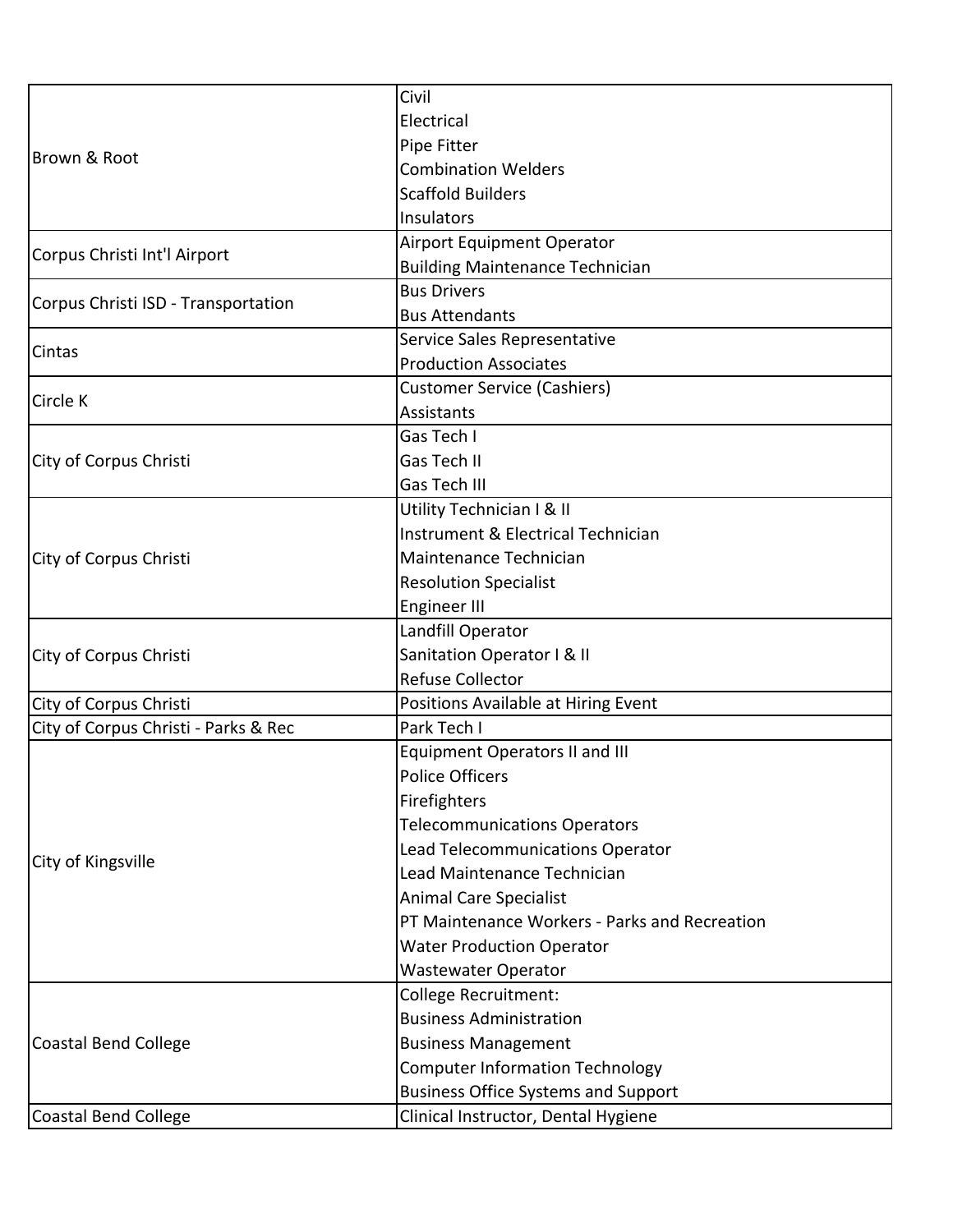|                                                         | <b>Residential Supervisor</b>     |
|---------------------------------------------------------|-----------------------------------|
| Coastal Bend Regional Intermediate Sanction<br>Facility | Cook                              |
|                                                         | <b>Adult Probation Officer</b>    |
|                                                         | RN/LVN                            |
|                                                         | <b>Certified Nurse Aide</b>       |
| <b>Coastal Palms Nursing and Rehab</b>                  | Housekeeping Aide                 |
|                                                         | Laundry Aide                      |
|                                                         | Dietary Aide                      |
|                                                         | Code Compliance Officer           |
| Code Enforcement                                        | <b>Administrative Support II</b>  |
|                                                         | Cashier                           |
| Compass Group (Tx A&M Dining)                           | Cook                              |
|                                                         | Dishwasher                        |
|                                                         | <b>Electrical Apprentices</b>     |
|                                                         | Electrical Journeymen             |
| Coonrod Electric                                        | PLC Programmers (West Texas)      |
|                                                         | Senior Technicians (West Texas)   |
|                                                         | <b>Entry level Sales</b>          |
|                                                         | <b>Office Coordinator</b>         |
| CoreRecon                                               | Manager, Fiscal Operations        |
|                                                         | <b>CyberSecurity Analyst</b>      |
|                                                         | <b>Depot Production Manager</b>   |
|                                                         | <b>Inspector General</b>          |
|                                                         | General Engineer                  |
|                                                         | <b>Training Instructor</b>        |
| Corpus Christi Army Depot                               | Depot Mgr.                        |
|                                                         | <b>Construction Control Rep.</b>  |
|                                                         | Aircraft Electrician              |
|                                                         | Program Assistant                 |
|                                                         | Maintenance Aide                  |
| Corpus Christi Housing Authority                        | Maintenance Supervisor            |
|                                                         | HCVP/Caseworker                   |
|                                                         | <b>HVAC Tech</b>                  |
|                                                         | Maintenance Aide                  |
| <b>Corpus Christi Housing Authority</b>                 | Maintenance Supervisor            |
|                                                         | HCVP/Caseworker                   |
|                                                         | Maintenance Aide Certified - HVAC |
|                                                         | <b>Property Manager Assistant</b> |
| Corpus Christi ISD                                      | Custodians,                       |
|                                                         | Maintenance                       |
|                                                         | <b>Bus Drivers</b>                |
|                                                         | <b>Bus Attendants</b>             |
|                                                         | Cafeteria Workers                 |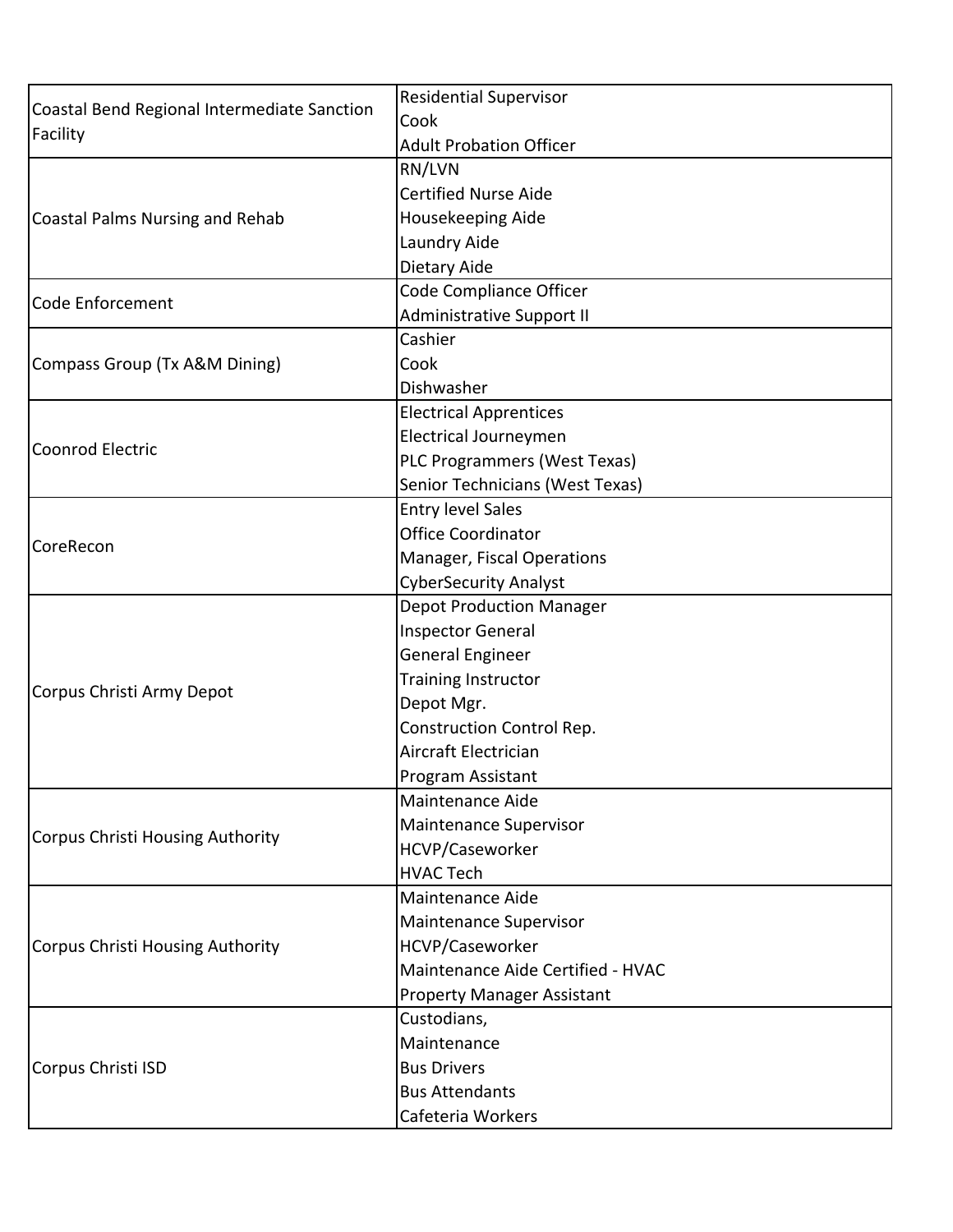| Corpus Christi Police Department          | Police Officer                                              |
|-------------------------------------------|-------------------------------------------------------------|
|                                           | <b>Mechanics</b>                                            |
| Corpus Christi Regional Transportation    | <b>Bus Operators</b>                                        |
| Authority                                 | <b>Executive Administrative Assistant</b>                   |
|                                           | <b>Marketing Specialist</b>                                 |
|                                           | <b>Drafting Technology Instructor</b>                       |
| Del Mar College                           | Architectural Technilogy Instructor                         |
|                                           | <b>Family Service Counselor</b>                             |
| <b>Dignity Memorial</b>                   | <b>Preplanning Advisor</b>                                  |
|                                           | <b>Funeral Assistant</b>                                    |
|                                           | <b>Inventory Specialist</b>                                 |
| <b>DISH</b>                               | <b>Field Service Supervisor</b>                             |
|                                           | In Home Solutions Technician                                |
| <b>Education Service Center</b>           | <b>AEL Instructor</b>                                       |
|                                           | <b>Administrative Assistant</b>                             |
| <b>Express Employment Professionals</b>   | <b>Medical Receptionist</b>                                 |
|                                           | <b>General Laborer</b>                                      |
|                                           | FCEA provides post secondary enrollment assistance services |
| Family Centered Educational Center (FCEA) | to young adults and veterans seeking to complete higher ed. |
|                                           | through college or a trade school.                          |
| <b>GAC North America</b>                  | Boarding Agent / Port Agent (Maritime)                      |
|                                           | <b>Donation Station Attendant I</b>                         |
|                                           | <b>Donation Station Attendant II</b>                        |
| Goodwill Industries of South Texas        | Crew Leader - Retail                                        |
|                                           | <b>Truck Drivers</b>                                        |
|                                           | Warehouse Workers                                           |
| <b>Grande Communications</b>              | <b>Field Installation Technician</b>                        |
| <b>GREGORY PORTLAND ISD</b>               | Teacher                                                     |
|                                           | Classroom Aide                                              |
|                                           | Custodian                                                   |
|                                           | <b>General Maintenance Worker</b>                           |
|                                           | Food Service Worker                                         |
|                                           | <b>Bus Mechanic</b>                                         |
|                                           | <b>Bus Monitor</b>                                          |
|                                           | <b>Bus Driver</b>                                           |
|                                           | Licensed Specialist in School Psychology (LSSP)             |
| <b>Gulf Stream Marine</b>                 | Longshoreman                                                |
|                                           | <b>CDL Drivers</b>                                          |
|                                           | Forklift operators                                          |
|                                           | <b>Terminal Checker</b>                                     |
|                                           | Cargo services clerk                                        |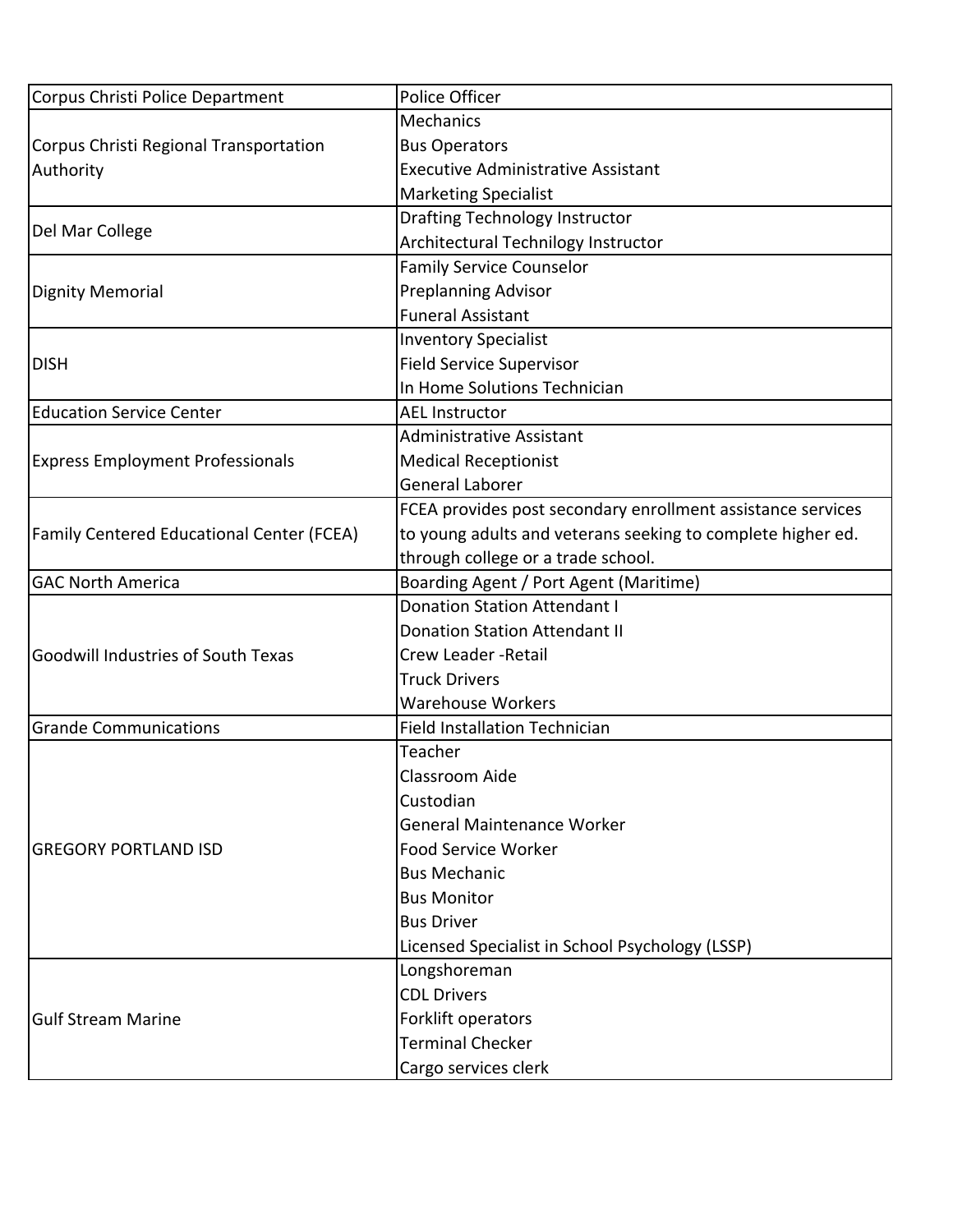|                                                      | <b>Direct Support Professionals</b>                          |
|------------------------------------------------------|--------------------------------------------------------------|
| HHSC-Corpus Christi State Supported Living<br>Center | Job Coach                                                    |
|                                                      | <b>Food Service Workers</b>                                  |
|                                                      | Custodians                                                   |
|                                                      | Nursing-LVN/RN                                               |
|                                                      | <b>Behavioral Health positions</b>                           |
|                                                      | Line Cook                                                    |
|                                                      | <b>Restaurant Cashier</b>                                    |
| ITG/Funtrackers                                      | Arcade Attendant                                             |
|                                                      | <b>Arcade Cashier</b>                                        |
|                                                      | <b>Attractions Attendant</b>                                 |
|                                                      | Welders                                                      |
| JI Specialty Welders                                 | <b>Fitters</b>                                               |
|                                                      | Civil journeymen,                                            |
|                                                      | Heavy equipment operators                                    |
|                                                      | Helpers                                                      |
| JM Davidson, Inc                                     | <b>Boilermakers</b>                                          |
|                                                      | Heavy equipment mechanics                                    |
|                                                      | Crane mechanics                                              |
|                                                      | <b>Restaurant General Manager</b>                            |
|                                                      | <b>Salary Assistant Manager</b>                              |
| <b>KFC Ampexbrands</b>                               | <b>KFC Cooks</b>                                             |
|                                                      | <b>KFC Customer Service Workers</b>                          |
|                                                      | <b>KFC Shift Managers</b>                                    |
|                                                      | <b>Structural Fitter</b>                                     |
|                                                      | <b>Structural Welder</b>                                     |
|                                                      | Pipe Welder                                                  |
|                                                      | Pipe Fitter                                                  |
| Kiewit Offshore Services                             | Painter Blaster                                              |
|                                                      | <b>Crane Operators</b>                                       |
|                                                      | <b>Scaffold Builders</b>                                     |
|                                                      | Electricians                                                 |
|                                                      | Mechanics                                                    |
| <b>LEAD Industrial Staffing</b>                      | <b>HVAC Service Techs</b>                                    |
|                                                      | <b>HVAC Duct Installers</b>                                  |
|                                                      | Electricians - Journeyman and Apprentice                     |
|                                                      | Instrumentation Controls/Automation Techs Entry Level and Up |
|                                                      | Plumbers                                                     |
|                                                      | Industrial Helpers & General Labor                           |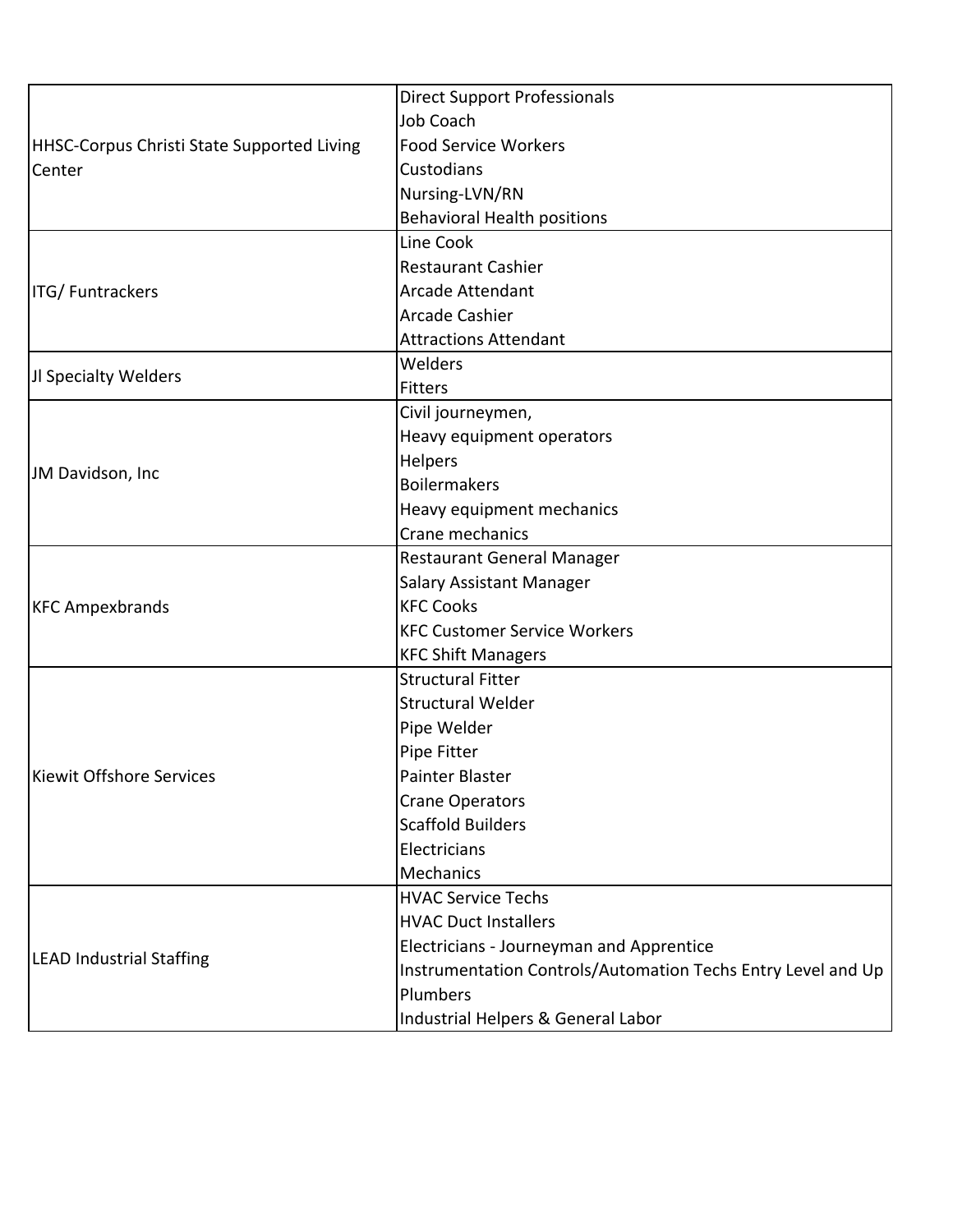|                                       | <b>Heavy Equipment Mechanics</b>                   |
|---------------------------------------|----------------------------------------------------|
|                                       | <b>Auto Mechanics</b>                              |
|                                       | Concrete Foreman                                   |
|                                       | <b>Certified Medical Assistant</b>                 |
|                                       | <b>Human Resource Assistant</b>                    |
|                                       | <b>Mechanic Assistant</b>                          |
|                                       | <b>General Labor</b>                               |
| LK Jordan & Associates                | <b>Patient Care Coordinator</b>                    |
|                                       | <b>Benefits Administrator</b>                      |
|                                       | Driver/Warehouse                                   |
|                                       | <b>Optical Sales</b>                               |
|                                       | Concrete General Labor                             |
|                                       | Human Resources Manager                            |
|                                       | Maintenance Technician                             |
|                                       | <b>Medical Front Desk</b>                          |
|                                       | Laborer                                            |
|                                       | Warehouse Laborer                                  |
| <b>Magnum Staffing</b>                | <b>Meat Packer</b>                                 |
|                                       | <b>Meat Grinder</b>                                |
| Measurement Technologies Inc          | Oilfield tech/Shop field tech                      |
|                                       | Sales representative                               |
| Metro By TMobile                      | Manager                                            |
|                                       | Assistant manager                                  |
|                                       | Truck Driver I                                     |
|                                       | <b>Truck Driver II</b>                             |
|                                       | Mechanic II                                        |
|                                       | Roadway Maintenance Tech I                         |
|                                       | <b>Heavy Equipment Operator</b>                    |
|                                       | <b>Equipment Operator</b>                          |
|                                       | Foreman, Vehicle and Equipment Maintenance         |
| Nueces County                         | Assistant Foreman, Vehicle & Equipment Maintenance |
|                                       | Auto Technician                                    |
|                                       | Mechanical Maintenance Worker I                    |
|                                       | <b>Building and Grounds Worker I</b>               |
|                                       | Court Reporter                                     |
|                                       | Juvenile Supervision Officer                       |
|                                       | <b>Cadet Correction Officer</b>                    |
| Nueces County Community Action Agency | Teacher                                            |
|                                       | <b>Assistant Teacher</b>                           |
|                                       | Child Development Specialist                       |
|                                       | Infant-Toddler Caregiver                           |
|                                       | Janitorial Specialist                              |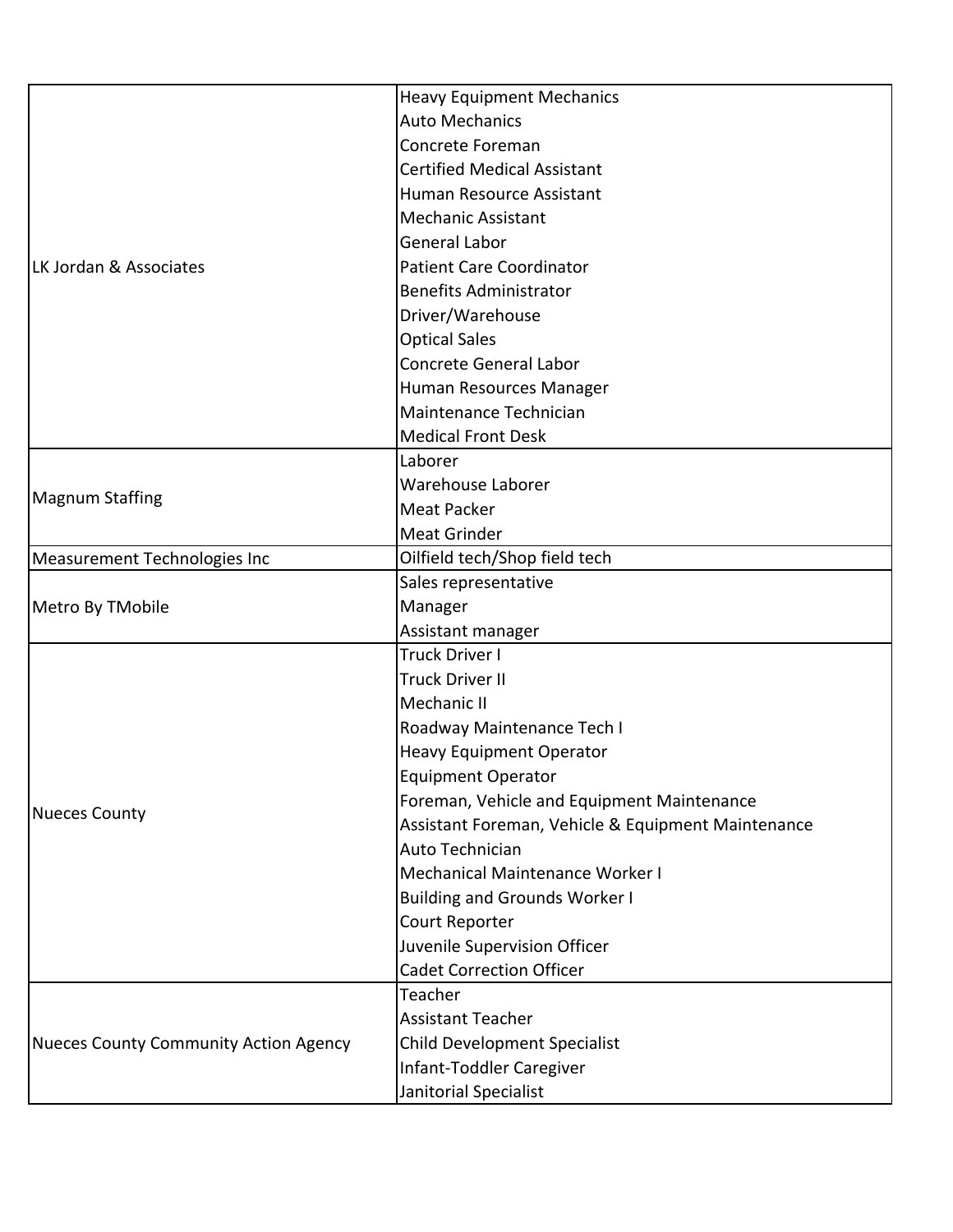|                                           | <b>Direct Support Professional</b>                 |
|-------------------------------------------|----------------------------------------------------|
|                                           | Rehab Teacher                                      |
|                                           | Case Manager II                                    |
|                                           | Rehab Therapy Tech                                 |
|                                           | <b>Rehab Teacher III</b>                           |
|                                           | <b>TRR Manager</b>                                 |
|                                           | Clerk III                                          |
|                                           | <b>Registered Nurse IV</b>                         |
|                                           | <b>TCOOMMI Rehabilitation Teacher II</b>           |
|                                           | <b>TCOOMMI Rehabilitation Teacher III</b>          |
|                                           | Medical Technician, LVN, Certified Medical Asst.   |
| <b>Nueces County Mental Health Mental</b> | Program Supervisor FACT                            |
| <b>Retardation Community Center</b>       | Clerk II                                           |
|                                           | Custodian/Floor Technician                         |
|                                           | <b>Contracted Registered Nurse</b>                 |
|                                           | Rehab Therapy Technician IV (PEER)                 |
|                                           | <b>Contracted YES Waiver Provider</b>              |
|                                           | <b>CMA or LVN I or II</b>                          |
|                                           | <b>Custodial Trainee</b>                           |
|                                           | LPC, LCSW, LMFT or LPCA,                           |
|                                           | Rehab Therapy Technicians II, (FACT Peer Provider) |
|                                           | <b>Licensed Vocational Nurse</b>                   |
|                                           | Host Home / Companion Care Provider                |
|                                           | <b>Equipment Operator</b>                          |
| <b>Nueces County - Public Works</b>       | <b>Truck Driver I</b>                              |
|                                           | <b>Truck Driver II</b>                             |
| Nueces County Sheriff's Office            | <b>Cadet Corrections Officers</b>                  |
| Nueces Electric Cooperative               | <b>AMI TECH</b>                                    |
|                                           | <b>AMI TECH</b>                                    |
| <b>NuStar</b>                             | I&E Technician                                     |
|                                           | Pipeline Technician                                |
| Omni Hotel                                | Multiple hotel job openings                        |
| Parks Operations                          | Parks Technician I                                 |
|                                           | Parks Technician II                                |
| People Ready Inc.                         | General Labor, Housekeeping, Construction Labor,   |
|                                           | Landscaping.                                       |
| <b>Pest Control Services</b>              | Pest Control Technician                            |
| <b>Portland Chamber of Commerce</b>       | Various                                            |
| Pronto Insurance                          | <b>Insurance Sales Agents</b>                      |
|                                           | <b>Insurance Sales Managers</b>                    |
| Prospera Property Management              | <b>Property Manager</b>                            |
|                                           | Maintenance Tech                                   |
|                                           | <b>Resident Services (Community Outreach)</b>      |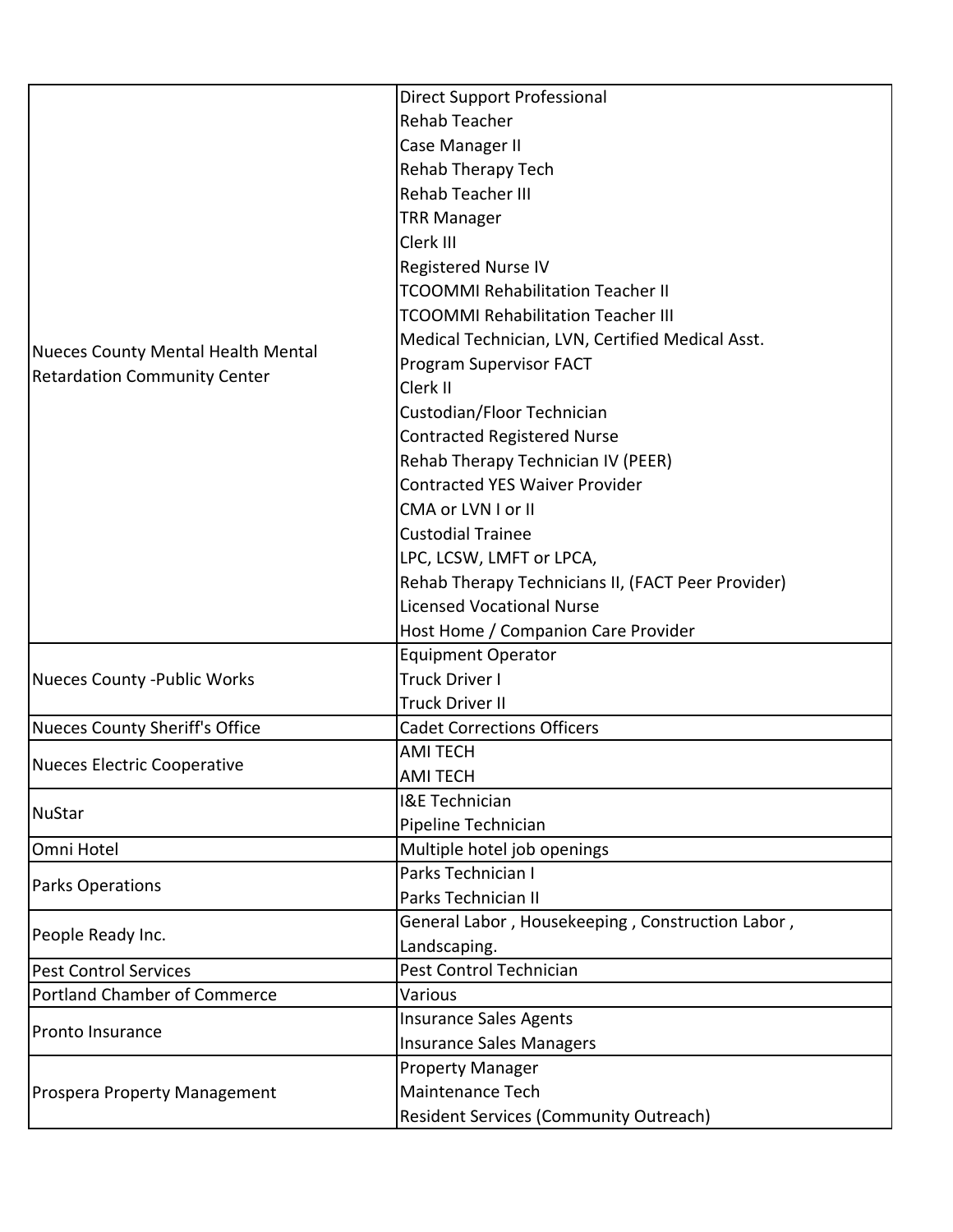| <b>Public Works</b>                             | Public Works Technician I and II           |
|-------------------------------------------------|--------------------------------------------|
|                                                 | Senior Equipment Operator                  |
|                                                 | Concrete Technician                        |
|                                                 | Laborer                                    |
| Refugio Police                                  | <b>Patrol Officers</b>                     |
|                                                 | <b>Direct Caregivers/Caregivers</b>        |
| ResCare                                         | <b>Site Suppervisors</b>                   |
| <b>River City Home Care</b>                     | Caregivers, On-Call Supervisor             |
| South Texas Family Planning & Health            | CMA, CNA, Clinical Support Staff           |
| South Texas Family Planning & Health            | <b>Family Planning Specialist</b>          |
|                                                 | Custodian                                  |
|                                                 | Sewing Machine Operator                    |
|                                                 | <b>Quality Technician</b>                  |
| South Texas Lighthouse for the Blind            | Manager Production Training & Quality      |
|                                                 | HR Representative                          |
|                                                 | <b>Account Specialist/Accounts Payable</b> |
|                                                 | <b>Federal Business Sales Rep</b>          |
|                                                 | Instructors for all programs:              |
|                                                 | Cosmetology                                |
|                                                 | <b>Medical Assistant</b>                   |
|                                                 | <b>Medical Billing and Coding</b>          |
| Southern Careers Institute                      | <b>Business Administration</b>             |
|                                                 | <b>Pharmacy Tech</b>                       |
|                                                 | Nurse Aide                                 |
|                                                 | Welding                                    |
|                                                 | <b>Admission Representatives</b>           |
|                                                 | Free training on Job skills                |
|                                                 | computer skills                            |
| <b>STCH Ministries</b>                          | liob resumes                               |
|                                                 | job interviews                             |
|                                                 | <b>Medical Receptionist</b>                |
|                                                 | <b>General Laborers</b>                    |
| <b>Sterling Personnel</b>                       | Electricians                               |
|                                                 | Carpenters                                 |
|                                                 | <b>Maintenance Technicians</b>             |
|                                                 | <b>Registered Nurses</b>                   |
|                                                 | <b>Certified Medical Assistant</b>         |
| Storybooks School                               | <b>Teachers</b>                            |
| Texas A&M University-Corpus Christi             | Various positions available                |
| <b>Texas Department of Criminal Justice</b>     | <b>Correctional Officers</b>               |
| Texas Dept of Family and Protective Services    | Aides, Officers                            |
| Texas Guld Coast Electrical Apprenticeship      | <b>Entry Level Apprentice</b>              |
| <b>TWS - Vocational Rehabilitation Services</b> | <b>Agency Information Only</b>             |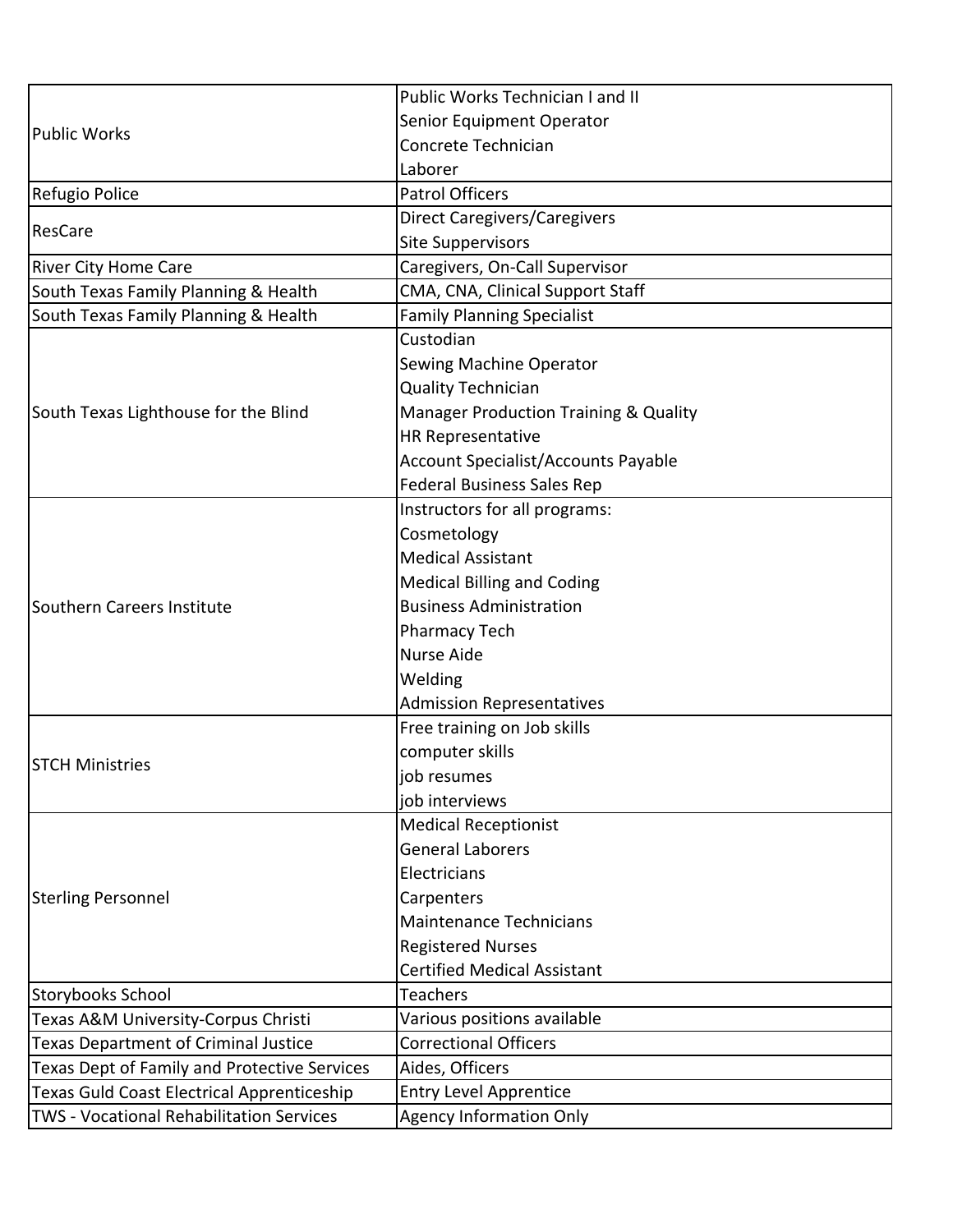| <b>TWS - Vocational Rehabilitation Services</b> | Information on Agency Only                            |
|-------------------------------------------------|-------------------------------------------------------|
| The Geo Group                                   | <b>Certified Medical Assistant</b>                    |
|                                                 | <b>Licensed Vocational Nurse</b>                      |
|                                                 | <b>Registered Nurse</b>                               |
| Training, Rehabilitation, & Development         | Janitorial                                            |
| Institute                                       | <b>Grounds Maintenance</b>                            |
| Transportation Security Administration (TSA)    | Transportation Security Officer (TSO)                 |
|                                                 | <b>CBP Officer</b>                                    |
| U.S. Customs and Border Protection - OFO        | <b>Border Patrol Agent</b>                            |
|                                                 | Pipe fitters                                          |
|                                                 | <b>Executive Personnel Assistant</b>                  |
|                                                 | Accountant                                            |
|                                                 | Pipe Welder                                           |
|                                                 | Management Aide                                       |
|                                                 | <b>Support Site Manager</b>                           |
|                                                 | <b>Assistant property Manager</b>                     |
|                                                 | <b>Patient Coordinator</b>                            |
|                                                 | <b>Appeals Clerk</b>                                  |
|                                                 | <b>Optical Assistant</b>                              |
|                                                 | Loan Officer                                          |
|                                                 | SBA and Commercial Loan Officer                       |
|                                                 | Loan Assistant                                        |
| <b>Unique Employment Services</b>               | <b>Credit Analyst</b>                                 |
|                                                 | Jr. Laon Officer                                      |
|                                                 | <b>Treasury Management Officer</b>                    |
|                                                 | Receptionist                                          |
|                                                 | Legal Assistant                                       |
|                                                 | Tax CPA's                                             |
|                                                 | <b>Auditors</b>                                       |
|                                                 | V.P Commercial Laon                                   |
|                                                 | <b>Commercial Lending Officers</b>                    |
|                                                 | <b>Medical Receptionist</b>                           |
|                                                 | <b>Administrative Assistant</b>                       |
|                                                 | <b>Business Sales Consultants</b>                     |
|                                                 | Recruiter                                             |
| <b>USS Lexington Museum</b>                     | Carpenter                                             |
|                                                 | Painter                                               |
|                                                 | Mechanic                                              |
|                                                 | Custodial                                             |
|                                                 | Ship Store Cashier                                    |
|                                                 | Security                                              |
| Valero Bill Greehey Refineries                  | Informing the public of upcoming operations positions |
| Valero Three Rivers Refinery                    | 10 Operator Trainees                                  |